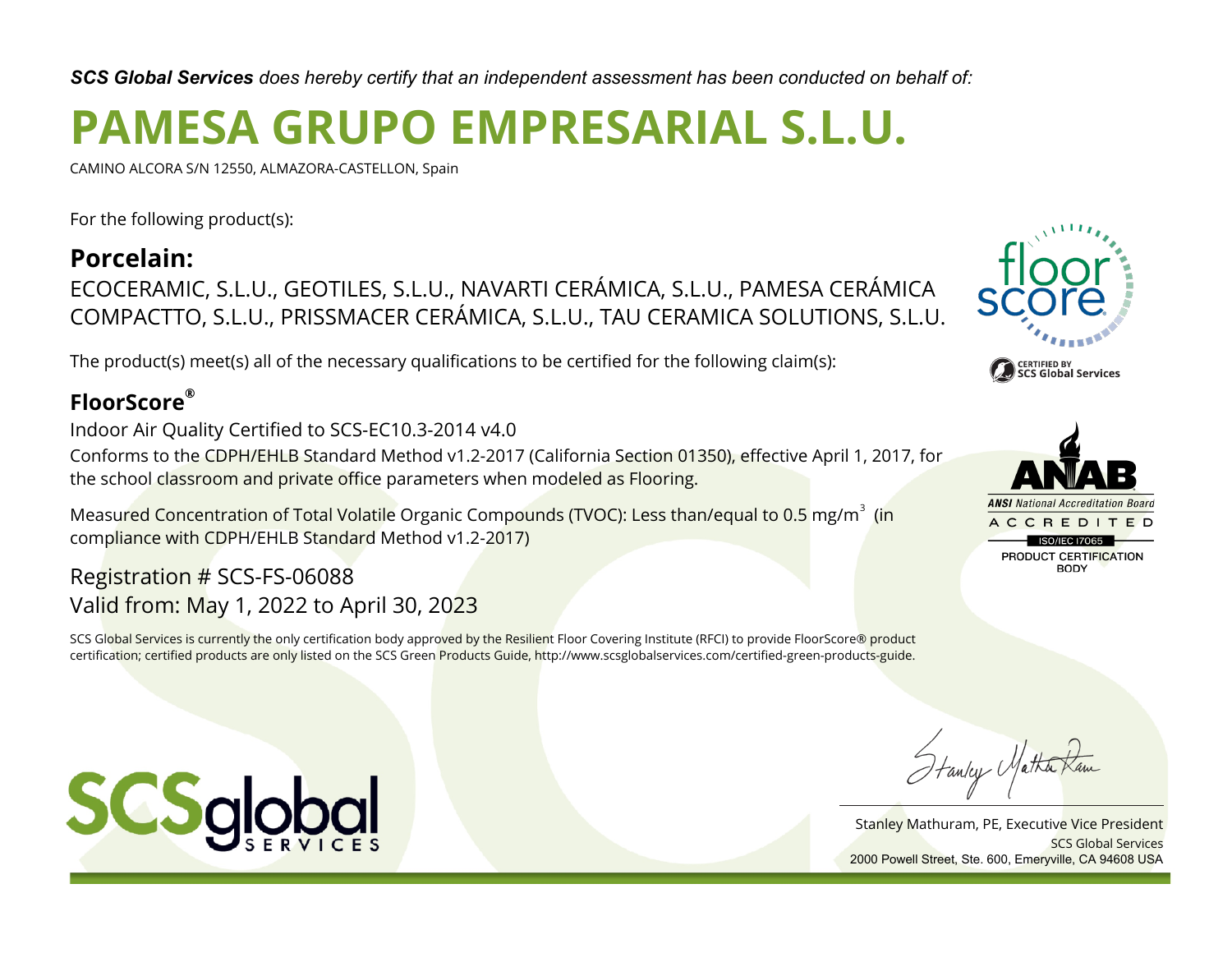# **FloorScore®**

# **2022 Renewal Certification Assessment**

*SCS Environmental Certification Services*

**Prepared for:**

# **PAMESA GRUPO EMPRESARIAL S.L.U.**

# **Porcelain Tile**

*Manufactured in Almazora, Castellon, Spain*

**Project Work Order:** #PAM-21-01

**March 3, 2022**

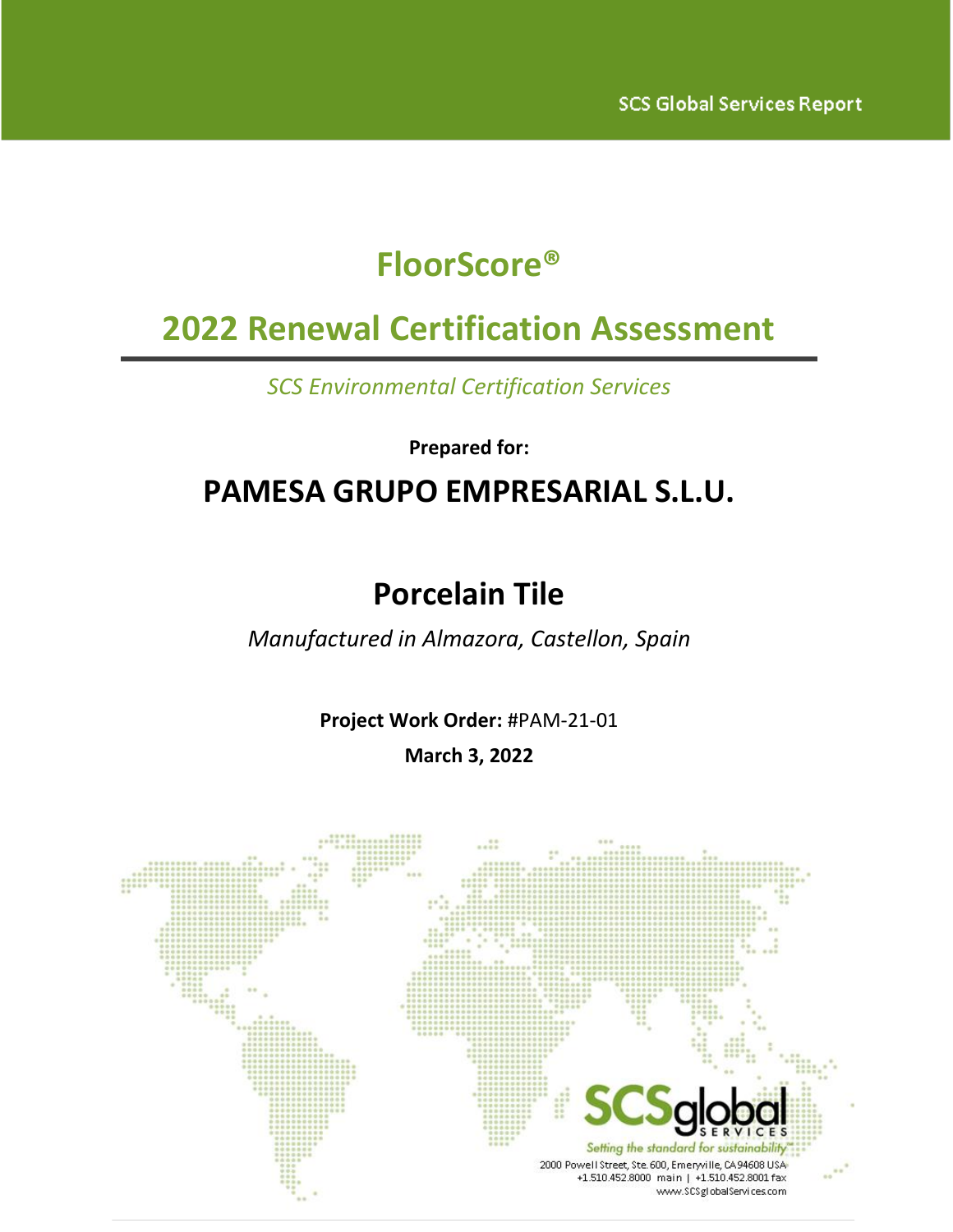# **FloorScore® Renewal Certification Assessment**

SCS Global Services, Environmental Certification Services completed a renewal FloorScore certification assessment of PAMESA GRUPO EMPRESARIAL S.L.U's Porcelain Tile products manufactured in Castellon, Spain. The lead auditor has completed a full assessment of the quality management assessment of each manufacturing site and product emissions review to determine conformance to SCS EC 10.3 – 2014 V4.0 Indoor Air Quality Performance Standard and CA 01350 (Standard Method v1.2, effective April 1, 2017). The results of the assessment are included within this assessment report.

This certification assessment has been completed in accordance with SCS' quality management system, ISO 19011 standard auditing practices, ISO/IEC 17065 and has been approved by the program manager. If there is a disagreement with the certification decision, please contact the program manager/quality manager directly.

tabifff

Michael Hubbell, March 1, 2022 Lead Auditor mhubbell@scsglobalservices.com

Rob Emelander, March 3, 2022 Final Reviewer +1.616.502.6090 direct remelander@scsglobalservices.com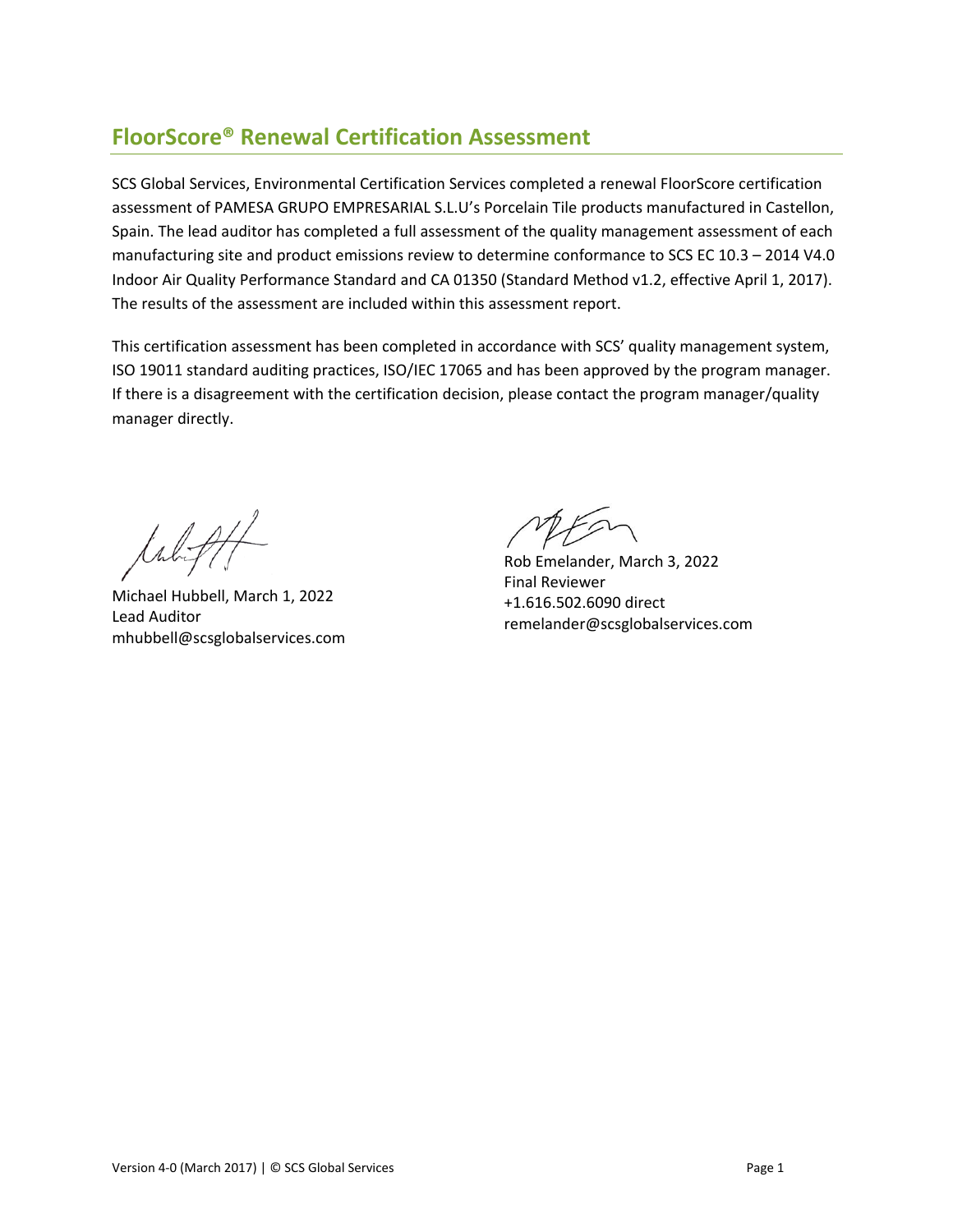# **EXECUTIVE SUMMARY**

#### **ASSESSMENT SCOPE**

PAMESA GRUPO EMPRESARIAL S.L.U's Porcelain Tile assessment scope is detailed in the work order PAM-21-01. A change of scope was required to update the Onda-Castellon manufacturing site name.

| <b>PREVIOUS SITE NAME</b> | <b>UPDATED SITE NAME</b> |
|---------------------------|--------------------------|
| Tau Ceramica              | TUA PORCELANICO S.L.U    |
| Onda-Castellon, Spain     | Onda-Castellon, Spain    |

#### **INDOOR AIR QUALITY CERTIFICATION SUMMARY**

The following table details the conformance for products that have met FloorScore® product certification requirements. Products that have met FloorScore® certification also comply with the following criteria: USGBC LEED 2008, 2009 and v4 for Low-Emitting Materials (Flooring); Collaborative for High Performance Schools (CHPS) 2009 Criteria, EQ2.2.3; ANSI/ASHRAE/USGBC/IES Standard 189.1- 2014, Section 8.4.2.3: Floor Covering Materials; BREEAM International and BREEAM UK; Green Guide for Health Care 2.2 EP 3.3 and EQ 4.3; and WELL Building Standard 4.3.a: Air.

| <b>PRODUCT</b><br><b>CATEGORY</b> | <b>PRODUCT LINE(S)</b>                                                                                                                                                              | <b>QUALIFICATIONS</b>                               | <b>CERTIFICATE</b><br><b>NUMBER</b> | <b>CERTIFICATION</b><br><b>PERIOD</b> |
|-----------------------------------|-------------------------------------------------------------------------------------------------------------------------------------------------------------------------------------|-----------------------------------------------------|-------------------------------------|---------------------------------------|
| Porcelain Tile                    | ECOCERAMIC, S.L.U.,<br>NAVARTI CERÁMICA,<br>S.L.U., PRISSMACER<br>CERÁMICA, S.L.U., TAU<br>CERAMICA SOLUTIONS,<br>S.L.U., GEOTILES, S.L.U.,<br>PAMESA CERÁMICA<br>COMPACTTO, S.L.U. | <b>TVOC Range:</b><br>0.5 mg/m <sup>3</sup> or less | SCS-FS-06088                        | May 1, 2022 -<br>April 30, 2023       |

#### **PRODUCT ASSESSMENT SUMMARY**

The following table indicates if a Non-Conformance Report (NCR) / Opportunity for Improvement (OFI) /New Information Request (NIR) is issued based on deficiencies found in the documentation or other supplemental information provided to meet both Standard Method v1.2 and the Quality Management System requirements. All NCRs must be closed before certification may be issued.

| NCR/<br>OFI/<br>$NIR-H$ | <b>STANDARD</b><br><b>REQUIREMENT</b> | <b>AUDITOR FINDINGS</b>              | <b>DUE DATE</b> | <b>STATUS</b> |
|-------------------------|---------------------------------------|--------------------------------------|-----------------|---------------|
| NIR-                    | SCS-EC10.3-2014                       | The Onsite Audit for both sites have | April 30, 2023  | Open          |
| 19-01                   | V4.0-Section 6.6                      | not yet been conducted due to        |                 |               |
|                         |                                       | auditor availability and travel      |                 |               |
|                         |                                       | restrictions due to COVID-19. The    |                 |               |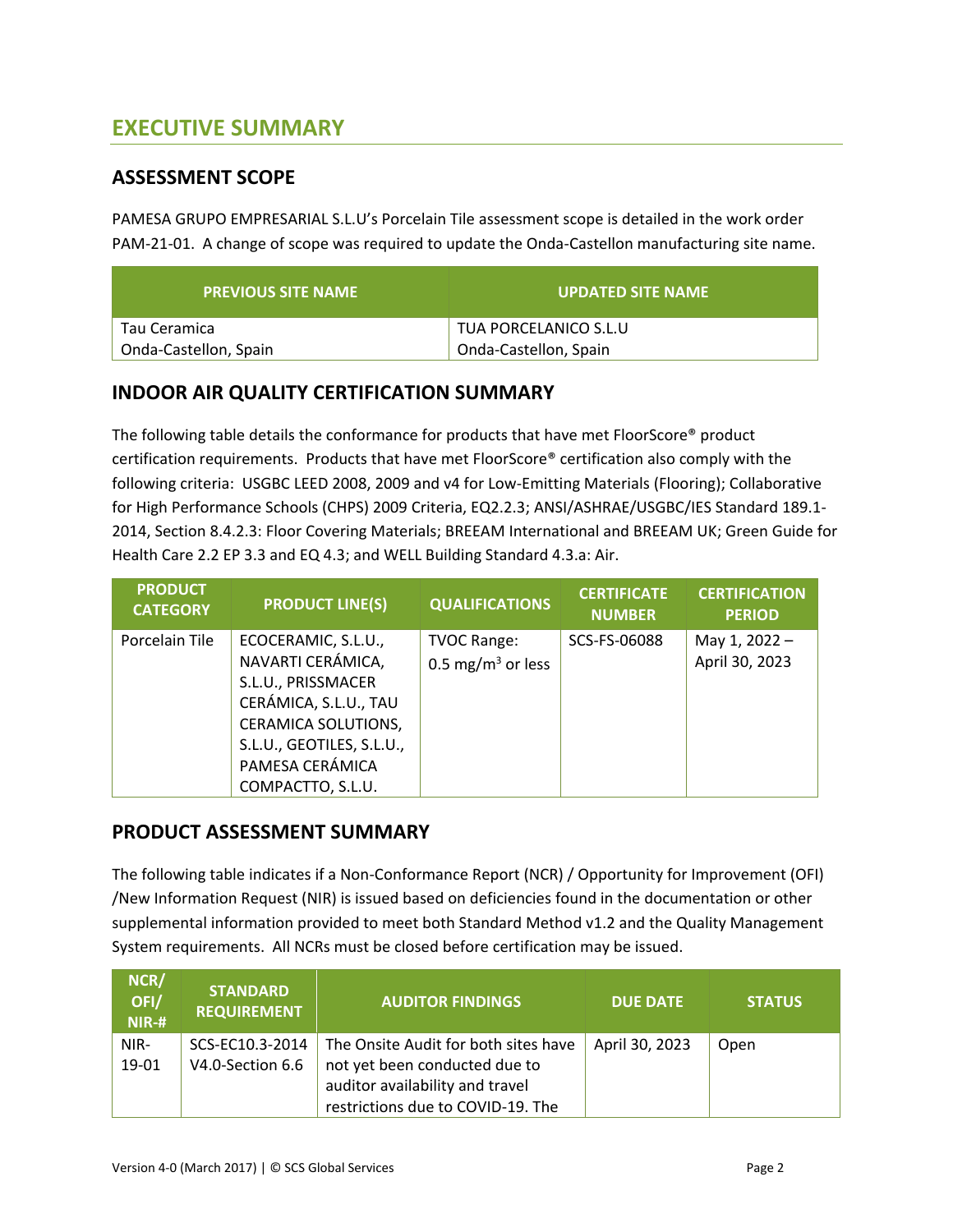| NCR/<br>OFI/<br>$NIR-#$ | <b>STANDARD</b><br><b>REQUIREMENT</b> | <b>AUDITOR FINDINGS</b>             | <b>DUE DATE</b> | <b>STATUS</b> |
|-------------------------|---------------------------------------|-------------------------------------|-----------------|---------------|
|                         |                                       | onsite audit will be scheduled once |                 |               |
|                         |                                       | it is safe to resume travel.        |                 |               |

### **MANUFACTURING ONSITE AUDIT SUMMARY**

The table below indicates the entire scope of applicable site audits, the status of site audits completed, conformance status, and rationale for site audit selection for initial and renewal years.

| <b>MANUFACTURING</b>                                                                       | <b>TO BE</b>        | <b>STATUS OF</b> | <b>AUDITOR RATIONALE</b>                                                                                                                                                                                                                                                                                                                                              |
|--------------------------------------------------------------------------------------------|---------------------|------------------|-----------------------------------------------------------------------------------------------------------------------------------------------------------------------------------------------------------------------------------------------------------------------------------------------------------------------------------------------------------------------|
| <b>SITE</b>                                                                                | <b>COMPLETED BY</b> | <b>NCR/NIR</b>   |                                                                                                                                                                                                                                                                                                                                                                       |
| Pamesa Ceramica<br>Almazora Castellon<br>Spain<br>Tau Ceramica<br>Onda-Castellon,<br>Spain | April 30, 2022      | See NIR-19-01    | This site continues to demonstrate the<br>ability to control production through a<br>quality management system and<br>manufactures products considered to be a<br>low priority for emissions testing. Due to<br>limited auditor capacity, the onsite audits<br>required for initial certification were not<br>able to be scheduled prior to issuing<br>certification. |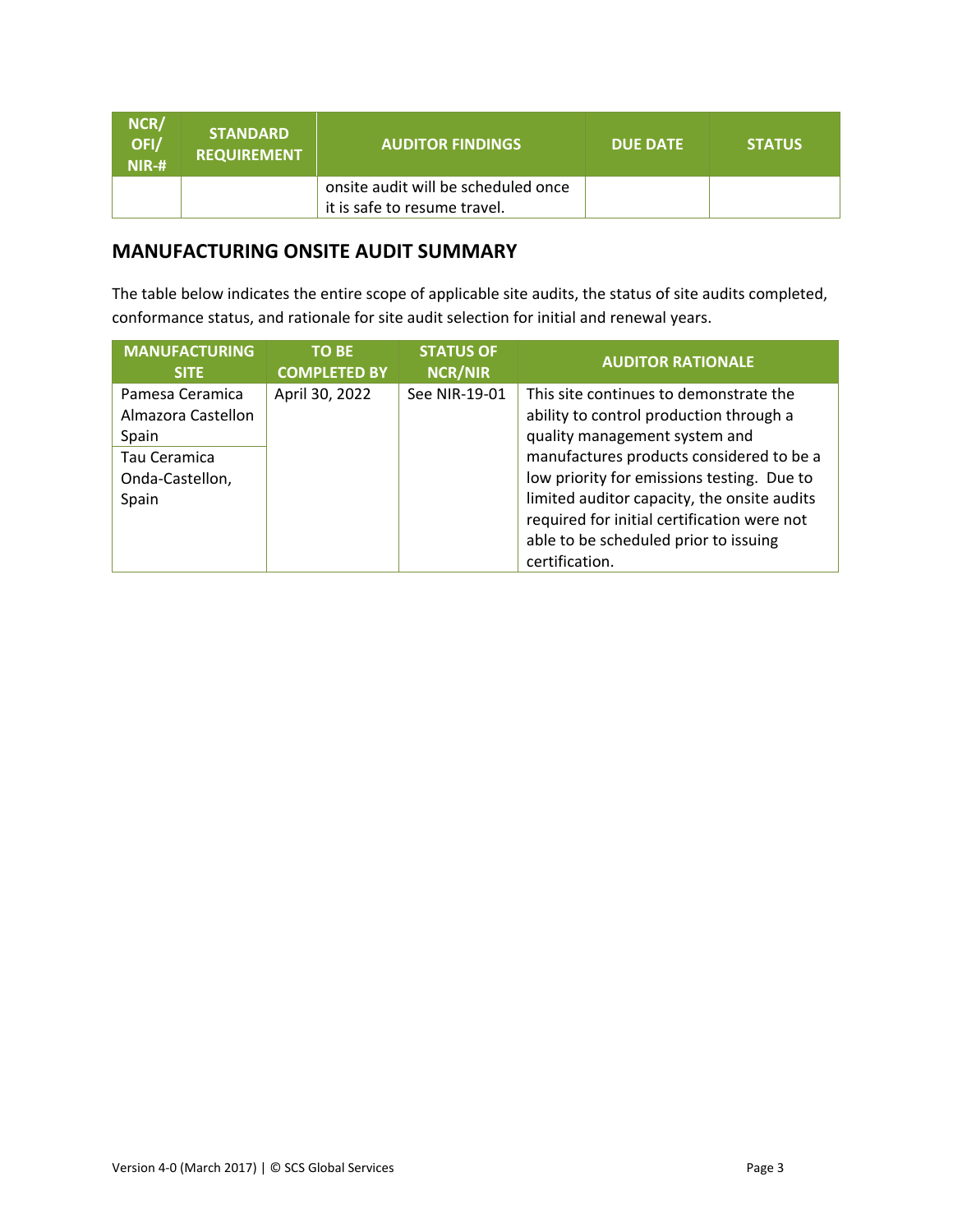### **1.0 Product Category Assessment**

The following tables provide a progressive review on how products were selected to represent the emission profile for the product category, actual emissions results, and overall product certification results.

#### **1.1 PRODUCT TESTING SAMPLE SELECTION**

Pamesa Grupo Empresarial, S.L.U. has demonstrated low emission results in the past. As a result, no additional testing will be required during the 2022 renewal.

#### **1.2 PRODUCT EMISSIONS RESULTS**

The table below summarizes the product emissions history results for the individual volatile organic compounds (VOCs) tested for compliance to CA Specification 01350 (Standard Method v1.2, effective April 1, 2017) private office and school classroom parameters when modeled as flooring.

#### **1.2.1 PORCELAIN TILE**

| MANUFACTURING<br><b>SITE</b> | <b>PRODUCT</b><br><b>LINE</b> | <b>LAB REPORT NUMBER AND</b><br><b>DATE</b> | <b>CREL VOCs</b> | EF ( $\mu$ g/m <sup>2</sup> )<br>at 96 hrs | <b>PRIVATE</b><br>OFFICE*<br><b>RESULTS</b> | <b>SCHOOL</b><br><b>CLASSROOM**</b><br><b>RESULTS</b> | <b>TVOC</b><br><b>RANGE</b> |
|------------------------------|-------------------------------|---------------------------------------------|------------------|--------------------------------------------|---------------------------------------------|-------------------------------------------------------|-----------------------------|
| Almazora-Castellon           | Koncept Gris                  | 392-2020-00054701 - 3/3/2020                | Not Detected     | $\overline{\phantom{a}}$                   | <b>PASS</b>                                 | <b>PASS</b>                                           |                             |
| Almazora-Castellon           |                               |                                             |                  |                                            |                                             |                                                       | 0.5 mg/m <sup>3</sup> or    |
|                              | Koncept Gris                  | 392-2020-00054701 - 3/3/2020                | <b>TVOC</b>      |                                            |                                             |                                                       | less                        |
| Almazora-Castellon           | Cromat Perla                  | 392-2020-00054702 - 3/3/2020                | Not Detected     |                                            | <b>PASS</b>                                 | <b>PASS</b>                                           |                             |
| Almazora-Castellon           |                               |                                             |                  |                                            |                                             |                                                       | 0.5 mg/m <sup>3</sup> or    |
|                              | Cromat Perla                  | 392-2020-00054702 - 3/3/2020                | <b>TVOC</b>      |                                            |                                             |                                                       | less                        |

\*Key modeling parameters for the private office scenario include an air flow rate of 20.7 m<sup>3</sup>/hr and flooring surface area of 11.15m<sup>2</sup>.

\*\*Key modeling parameters for the school classroom scenario include an air flow rate of 191 m<sup>3</sup>/hr and a flooring surface area of 89.2m<sup>2</sup>.

The results for Pamesa Ceramica's Porcelain Tile products manufactured in Almazora Castellon Spain demonstrate that all 35 targeted CREL VOCs listed in CDPH/EHLB Standard Method V1.2 are not detected. Therefore, these products are considered of **Minimal Concern**. The TVOC results also demonstrate a TVOC range of 0.5 mg/ $m<sup>3</sup>$  or less.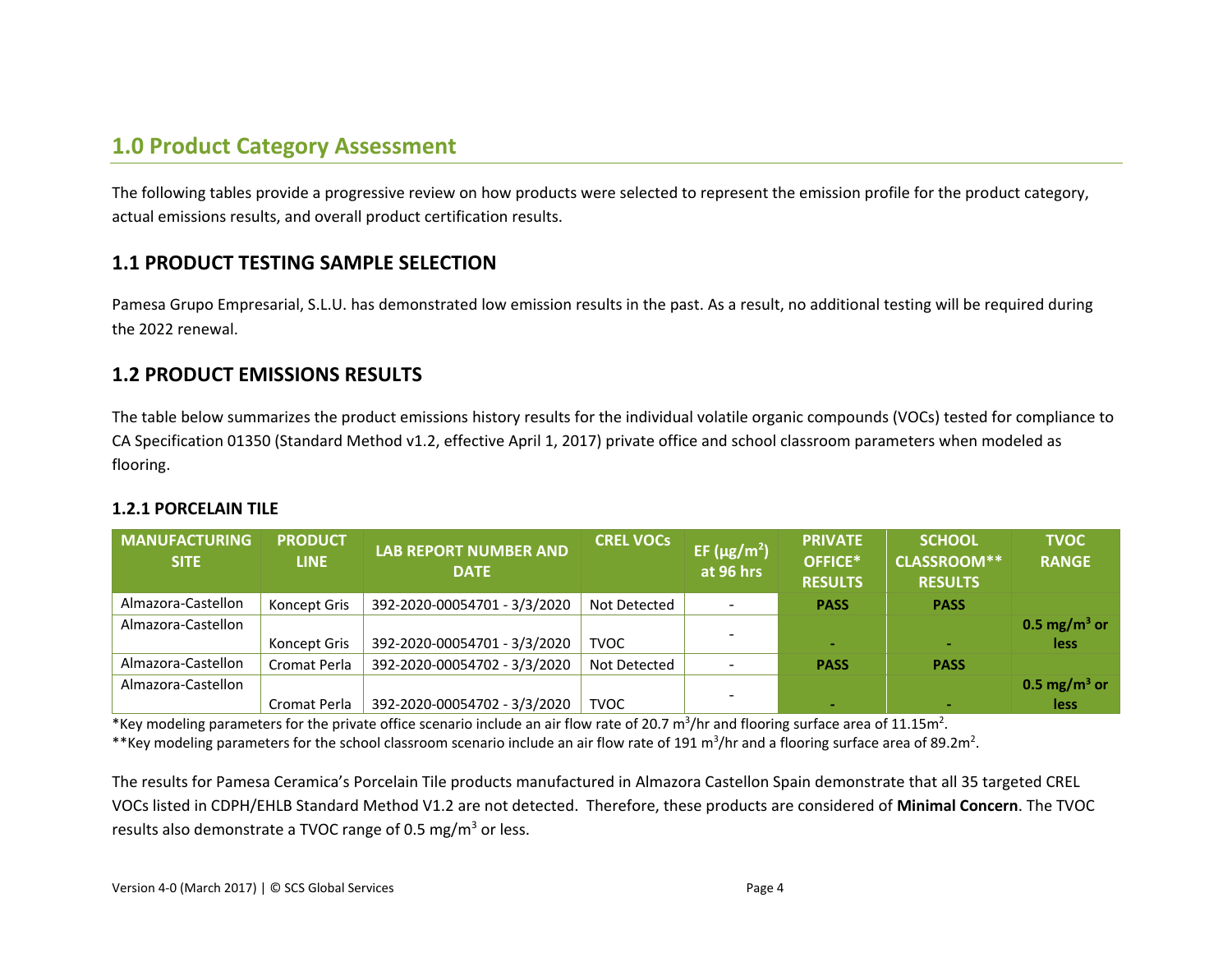### **1.3 Quality Management System**

The table below includes a review of the ongoing maintenance of the manufacturer's quality management system in accordance to SCS EC10.3- 2014.

#### **1.3.1 ALMAZORA, CASTELLON, SPAIN**

|                | <b>REQUIREMENT</b>                                                                                      | <b>SUPPORTING</b><br><b>DOCUMENTATION</b>                       | <b>AUDITOR KEY FINDINGS</b>                                                                                                 | <b>CONFORMANCE</b><br><b>ISSUE</b>                                                      |
|----------------|---------------------------------------------------------------------------------------------------------|-----------------------------------------------------------------|-----------------------------------------------------------------------------------------------------------------------------|-----------------------------------------------------------------------------------------|
| $\mathbf{1}$   | <b>QMS Certification</b><br>Valid ISO 9001 or comparable certification was<br>submitted (if applicable) | 6.iso 9001 certificate.pdf                                      | The client is ISO 9001<br>certified, valid until June 16,<br>2024.                                                          | $\boxtimes$ No issue<br>$\bigcap$ OFI<br><b>NIR</b><br>$\neg$ <sub>NCR</sub>            |
| $\overline{2}$ | <b>Internal/External Audits</b><br>Evidence of no outstanding NCRs were provided.                       | 7. Informe AI PAMESA EN.pdf<br>8. Non conformance<br>Report.pdf | The client has provided an<br>internal audit report. There<br>were two non-<br>conformances; all which<br>have been closed. | $\boxtimes$ No issue<br><b>OFI</b><br>$\neg$ <sub>NIR</sub><br>$\Box$ NCR               |
| 3              | <b>Production Flow Chart</b><br>[Reference: SCS-EC10.3-2014-Section 6.5]                                | 3a.GlobalEPD 002-013.pdf                                        | The client has indicated no<br>changes to this aspect of the<br><b>Quality Management</b><br>System.                        | $\boxtimes$ No issue<br>$\overline{)}$ OFI<br><b>NIR</b><br>$\neg$ NCR                  |
| 4              | <b>Production Variability</b><br>[Reference: SCS-EC10.3-2014-Section 6.5]                               | 4a.GlobalEPD 002-013.pdf                                        | The client has indicated no<br>changes to this aspect of the<br><b>Quality Management</b><br>System.                        | $\boxtimes$ No issue<br>$\Box$ OFI<br><b>NIR</b><br>$\neg$ <sub>NCR</sub>               |
| 5              | <b>Product Line Identification and Traceability</b><br>[Reference: SCS-EC10.3-2014-Section 6.5]         | 9a.GlobalEPD 002-013.pdf                                        | The client has indicated no<br>changes to this aspect of the<br><b>Quality Management</b><br>System.                        | $\boxtimes$ No issue<br>$\bigcap$ OFI<br>$\neg$ <sub>NIR</sub><br>$\neg$ <sub>NCR</sub> |
| 6              | <b>Production Control</b><br>[Reference: SCS-EC10.3-2014-Section 6.5]                                   | 10.Quality claim system and<br>incident resolution.pdf          | The client has provided<br>evidence of a claims and<br>customer complaint system.                                           | $\boxtimes$ No issue<br><b>OFI</b><br>]nir<br>$\neg$ <sub>NCR</sub>                     |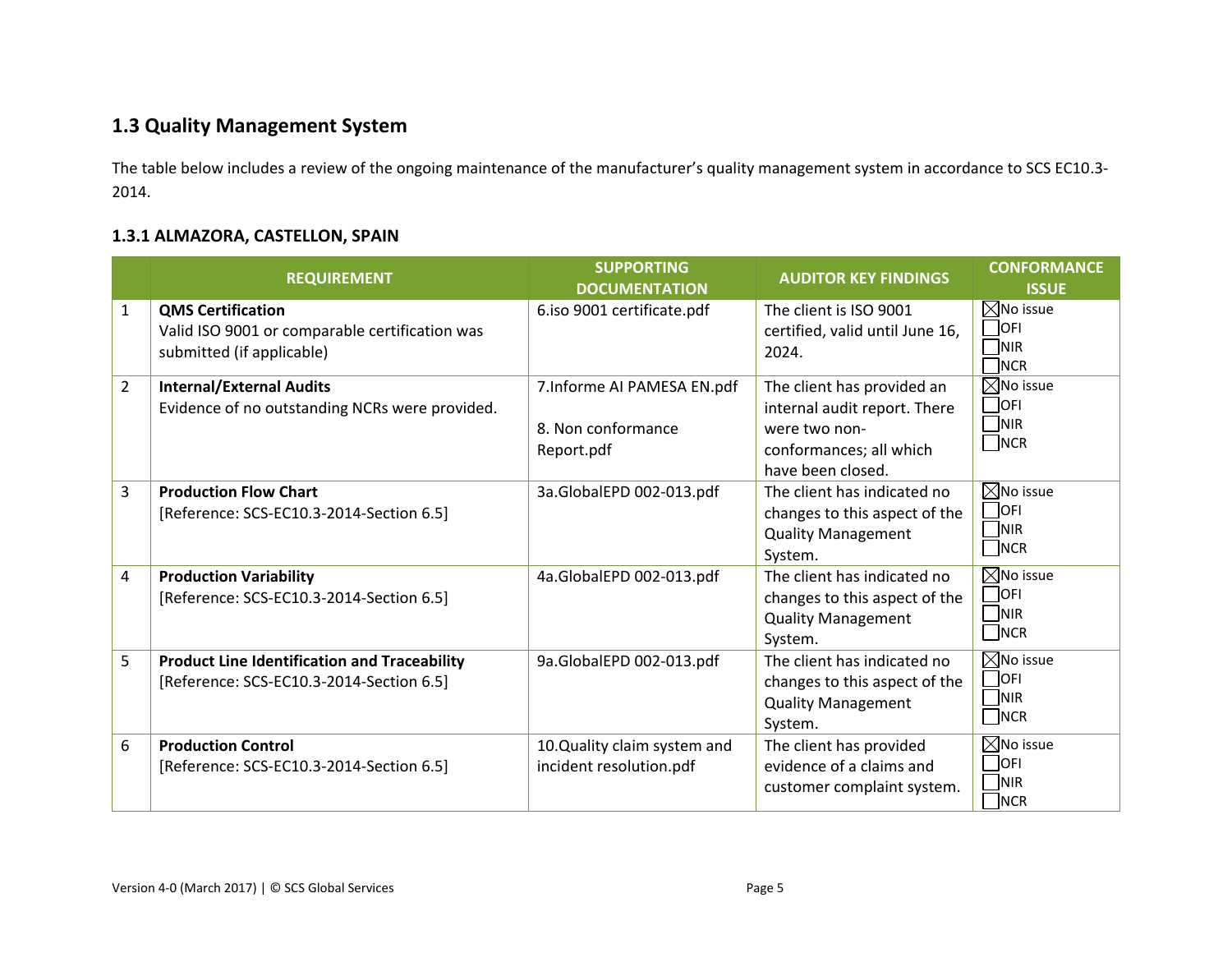#### **1.3.2 ONDO-CASTELLON, SPAIN**

| <b>REQUIREMENT</b> |                                                     | <b>SUPPORTING</b><br><b>DOCUMENTATION</b> | <b>AUDITOR KEY FINDINGS</b>       | <b>CONFORMANCE</b><br><b>ISSUE</b> |
|--------------------|-----------------------------------------------------|-------------------------------------------|-----------------------------------|------------------------------------|
| $\mathbf{1}$       | <b>QMS Certification</b>                            | Pamesa_2022_FS_Renewal                    | The site is not ISO certified     | $\boxtimes$ No issue               |
|                    | Valid ISO 9001 or comparable certification was      | _DRF_auditor.docx                         | but has implemented a             | $\Box$ ofi                         |
|                    | submitted (if applicable)                           |                                           | Quality Management System.        | <b>NIR</b><br>$\Box$ NCR           |
| $\overline{2}$     | <b>Internal/External Audits</b>                     | 7a. Internal ISO Audit TAU.pdf            | The client has provided an        | $\boxtimes$ No issue               |
|                    | Evidence of no outstanding NCRs were provided.      |                                           | internal audit report with one    | $\bigcap$ OFI                      |
|                    |                                                     | 8b NC Report TAU.pdf                      | non-conformance. All              | $\neg$ NIR                         |
|                    |                                                     |                                           | findings have been closed.        | $\Box$ NCR                         |
| 3                  | <b>Production Flow Chart</b>                        | 3.1aGlobalEPD 002-033.pdf                 | The client has indicated no       | $\boxtimes$ No issue               |
|                    | [Reference: SCS-EC10.3-2014-Section 6.5]            |                                           | changes to this aspect of the     | $\Box$ ofi                         |
|                    |                                                     |                                           | Quality Management System.        | $\n  INIR\n$<br>$\Box$ NCR         |
| 4                  | <b>Production Variability</b>                       | 3.1aGlobalEPD 002-033.pdf                 | The client has indicated no       | $\boxtimes$ No issue               |
|                    | [Reference: SCS-EC10.3-2014-Section 6.5]            |                                           | changes to this aspect of the     | $\Box$ OFI                         |
|                    |                                                     |                                           | <b>Quality Management System.</b> | $\n  NIR\n$<br>$\Box$ NCR          |
| 5                  | <b>Product Line Identification and Traceability</b> | 9.1aGlobalEPD 002-033.pdf                 | The client has indicated no       | $\boxtimes$ No issue               |
|                    | [Reference: SCS-EC10.3-2014-Section 6.5]            |                                           | changes to this aspect of the     | $\Box$ ofi                         |
|                    |                                                     |                                           | Quality Management System.        | $\n  NIR\n$                        |
|                    |                                                     |                                           |                                   | $\Box$ NCR                         |
| 6                  | <b>Production Control</b>                           | 10a. Quality claim system and             | The client has provided           | $\boxtimes$ No issue               |
|                    | [Reference: SCS-EC10.3-2014-Section 6.5]            | incident resolution TAU.pdf               | evidence of a claims and          | <b>OFI</b>                         |
|                    |                                                     |                                           | customer complaint system.        | <b>NIR</b><br><b>NCR</b>           |
|                    |                                                     |                                           |                                   |                                    |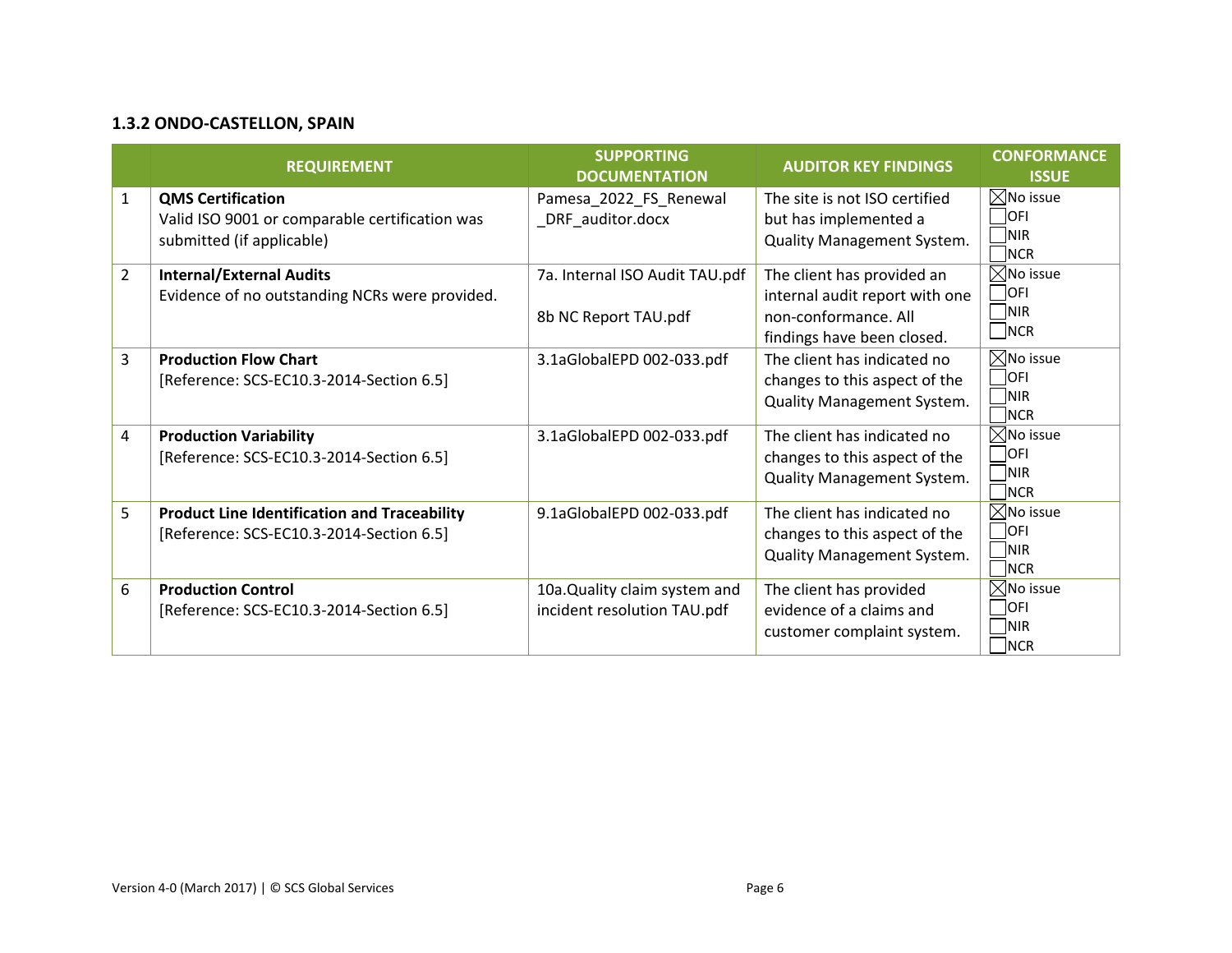#### **1.4 FloorScore® Logo Review**

The table below includes a review of the ongoing FloorScore® logo usage

|                | <b>REQUIREMENT</b>                                                                                                                                                                                                 | <b>SUPPORTING</b><br><b>DOCUMENTATION</b>   | <b>AUDITOR KEY FINDINGS</b>                               | <b>CONFORMANCE</b><br><b>ISSUE</b>                                   |
|----------------|--------------------------------------------------------------------------------------------------------------------------------------------------------------------------------------------------------------------|---------------------------------------------|-----------------------------------------------------------|----------------------------------------------------------------------|
|                | Logo Use-Website<br>Are SCS Indoor Air Quality logos used on the<br>company website? (If yes, provide a link to the<br>website.)                                                                                   | https://www.pamesa.com<br>/CORPORATIVO.html | The client uses the logo<br>appropriately in this aspect. | $\boxtimes$ No issue<br><b>OFI</b><br><b>NIR</b><br>NCR              |
| $\overline{2}$ | <b>Logo Use-Marketing Collateral</b><br>Are SCS Indoor Air Quality logos used on "off-<br>products" such as brochures, price lists, or<br>leaflets? (If yes, provide a sampling of logos used<br>on off-products.) | 5.logo use.pdf                              | The client uses the logo<br>appropriately in this aspect. | $\boxtimes$ No issue<br><b>OFI</b><br>$\overline{\text{NIR}}$<br>NCR |
| 3              | Logo Use-On Product Packaging<br>Are SCS Indoor Air Quality logos used on<br>products such as product packaging or labels? (If<br>yes, provide an example of a logo used on<br>products.)                          | Pamesa_2022_FS_Renewal<br>DRF auditor.docx  | The client does not use the logo<br>in this aspect.       | $\boxtimes$ No issue<br><b>OFI</b><br>$\overline{\text{NIR}}$<br>NCR |

# **APPENDIX**

### **A.1 Renewal Audit Recommendations**

#### **A.1.1 Renewal Sample Selection**

The following table represents suggested sample selections for emissions testing. The frequency and required number of samples is dependent on the quality management systems review per manufacturing site and emissions history review completed during each renewal assessment by the auditor.